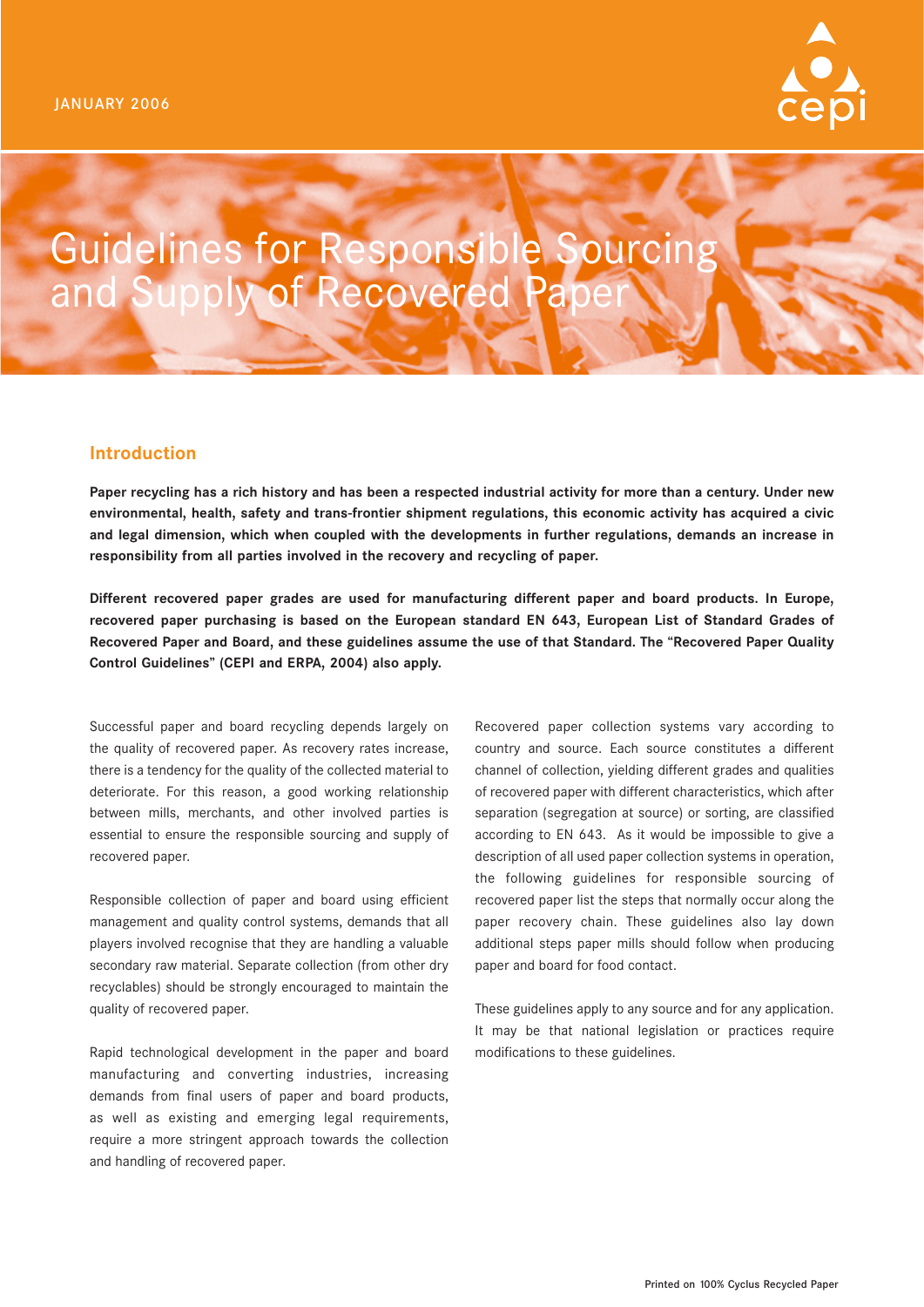

## **1) Making used paper available for collection**

The whole paper chain has a responsibility to make information available in order to facilitate responsible sourcing and recycling of recovered paper. This information can be different for the various types of consumer groups (e.g. business and industry outlets, households, (local) authorities) and shall at least cover the following:

- The importance of paper recycling and quality requirements of recovered paper;
- Which types of paper are suitable for recycling and which are not;
- The need to keep paper separate from unusable materials for paper recycling (as described in EN 643);
- Best practices for collection schemes;
- Adherence to all national and international environmental legislation with respect to storage and transportation.

## **2) Collection**

- Bins and containers must be suitable for retaining paper and board for recycling in order to maintain quality requirements.
- Separate collection of paper should be strongly encouraged to maintain the quality of recovered paper. Recovered paper originating from multi-material collection systems, containing only material of a valuable recyclable nature, has to be specifically marked (see EN 643). It is not permissible to mix unmarked collections with other recovered paper and board.
- Recovered paper for recycling has to be collected separately from refuse (see EN 643). Collected paper segregated from refuse sorting stations is not suitable for use in the paper and board industry (see EN 643).
- The following paper streams are prohibited as raw materials for the production of paper and board intended to come into contact with foodstuffs by the Council of Europe Resolution<sup>1</sup>:
	- 1. Contaminated waste paper and board from hospitals;
	- 2. Recovered paper and board which has been mixed with garbage and subsequently sorted out;
	- 3. Used stained sacks which have contained for example chemicals and foodstuffs;
	- 4. Covering materials, such as paper used for covering furniture during repair and painting work;
	- 5. Batches mainly consisting of carbonless copy paper;
	- 6. Waste paper from households containing used hygienic paper, such as used kitchen towels, handkerchiefs and facial tissue;
	- 7. Old archives from libraries, offices etc., if they contain PCBs.
- Recovered paper and board from households collected separately from other materials, if it is to be used in the production of food contact grades, must be inspected and if necessary sorted.

<sup>1</sup> Council of Europe Resolution AP (2002) on paper and board materials and articles intended to come into contact with foodstuffs, Technical Annex 3. The Council of Europe Resolution is a recommendation to its member countries and is not legally binding. Various European and national regulations are applied in paper production.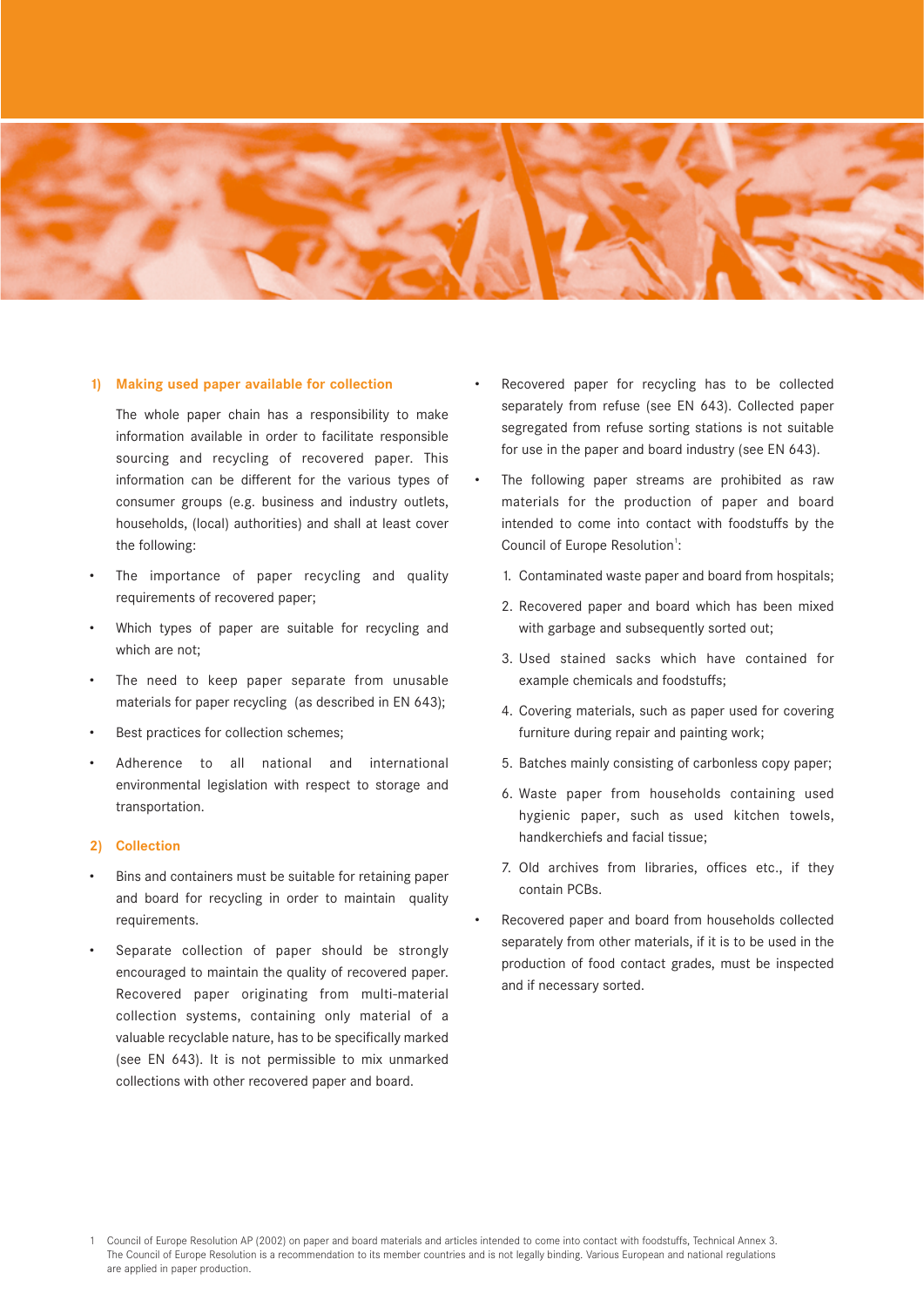



## **3) Sorting-stations**

- Equipment and facilities are either used exclusively for sorting paper and board or, when used for sorting other materials, must be appropriately cleaned before sorting paper and board.
- Health, environment and safety procedures must apply.
- Adequate pest-control measures are taken.
- Sorted paper is properly classified according to the recovered paper grades established in EN643 or other agreed specifications.
- All paper mills, which produce paper and board that comes in direct contact with foodstuffs should be identified to the supplier.
- "Best Practice Recovered Paper Baling Conditions" are applied.

## **4) Transportation**

- All transportation should conform to national and international transport and customs legislation.
- Transport conditions should be suitable to maintain quality requirements.
- Recovered paper for a mill producing paper and board, which comes into contact with foodstuffs, is to be clearly identified on the transport documents.

#### **5) Recovered paper management systems**

Suppliers of recovered paper should have a quality management system or nationally accredited system in place, which details how the above mentioned (items 2-4) are managed.

## **6) Purchasing of recovered paper**

- The relationship between suppliers of recovered paper and paper mills should take place according to the "Recovered Paper Quality Control Guidelines".
- Any paper mill producing paper, which comes into contact with food, shall advise its suppliers of this fact.
- If recovered paper from households is to be used for the production of food contact grades of paper and board it is strongly recommended that it is collected separately from other dry recyclables. For such applications the industry's intention is to phase out the use of material collected with other dry recyclables as soon as possible.
- Suppliers to mills have to be assessed.
- Purchaser can check suppliers' managementsystem certificates and keep a record of suppliers' performance. The mill will make information available to assist the supplier.